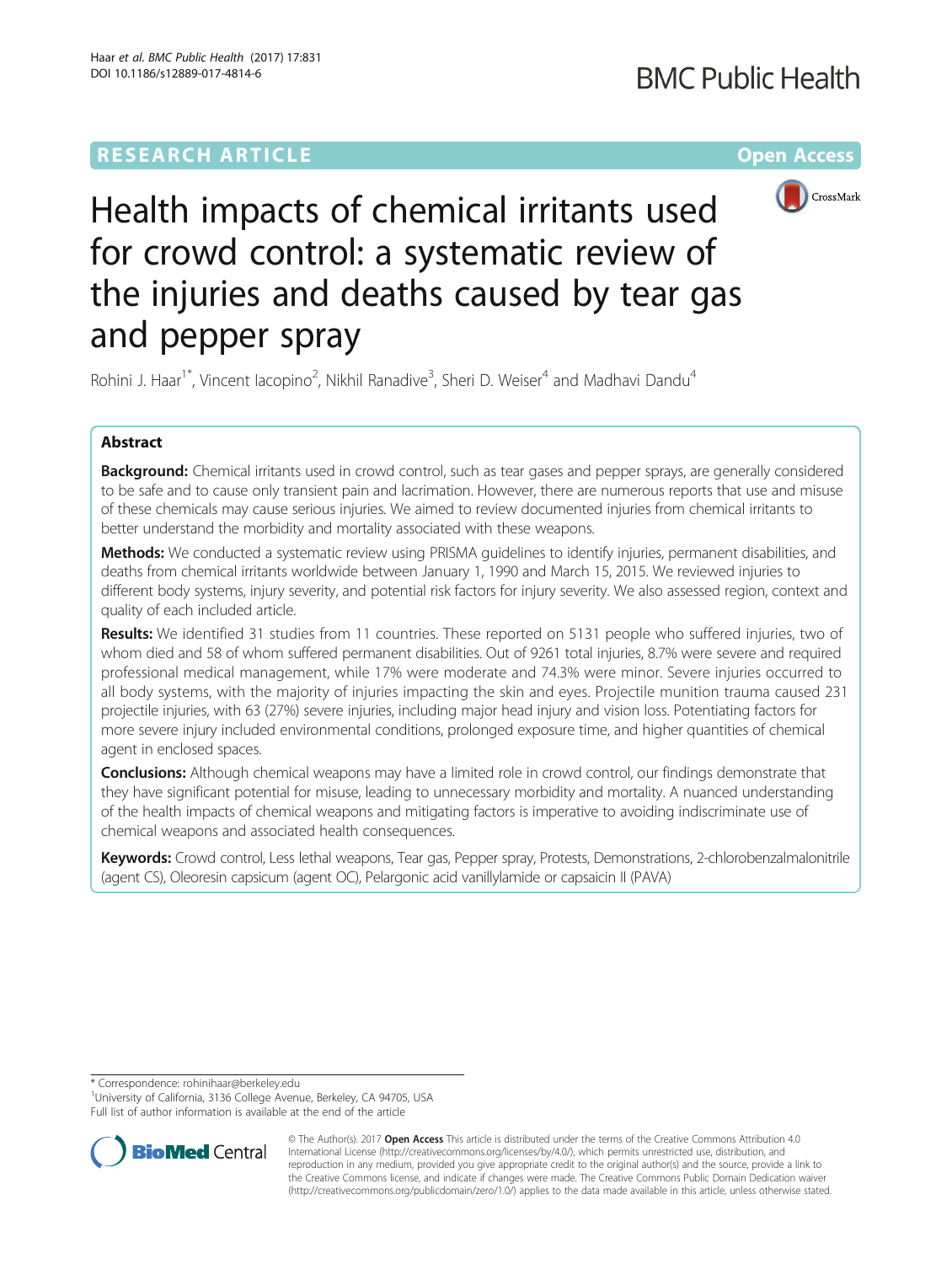## Background

The rise in frequency of popular protests in recent years throughout the world is a manifestation of the exercise of the fundamental rights to freedom of expression and peaceful assembly [[1\]](#page-12-0). There are many reports, however, that the frequent use of chemical irritants, commonly referred to as tear gases or pepper sprays, can potentially undermine these freedoms by causing injuries, intimidating communities, and leading to escalations in violence on all sides [\[2](#page-12-0)–[5](#page-12-0)].

Chemical irritants are generally expected to cause transient lacrimation, blepharospasm, superficial pain, and disorientation, without permanent injury or death [[6, 7\]](#page-12-0). The first tear gases were developed in the 1920s but, despite the frequency of their use since the 1960s, there has been limited analysis of their mechanisms of injury and potential lethality and longer-term morbidity [[8\]](#page-12-0). Historically, chemical irritants have been considered "nonlethal" or "less lethal" but the intent of temporary irritation may misrepresent the actual health consequences and the impacts of real-world use and misuse of these weapons [\[8](#page-12-0)–[10\]](#page-12-0).

Chemical irritants are manufactured by many companies around the globe. Historically, most companies were based in the United States, but the past decade has seen the development of manufacturing in Brazil, China, Israel, South Korea, and several other countries [\[11](#page-12-0), [12\]](#page-12-0). The wide variety of chemical agents, concentrations, unit sizes, and delivery mechanisms used in crowd control complicates full understanding of the effects of these weapons. Research and manufacturer information suggest that chemical irritants can be utilized in a number of ways, but are generally deployed for crowd dispersal or to restrain an individual [[13](#page-12-0)]. Mechanisms of delivery can include sprays or pellets that target specific individuals. Alternatively, canisters, munitions, grenades, and chemical mixtures within water cannons are deployed for crowd dispersal or incapacitation of a large group of people.

Though other chemical agents have been used historically, there are two classes of chemical compounds most commonly used by law enforcement agencies. 2 chlorobenzalmalonitrile (agent CS under military classification) is the most frequently identified active chemical in "tear gas" [[14\]](#page-12-0). Media reports indicate that, in 2013, tear gas was deployed more than 312 times in protests around the world [\[8](#page-12-0)]. Though a few countries have significant restrictions on the use of agent CS, many more countries utilize it as their crowd-control weapon of choice [\[15](#page-12-0)]. While the effects of CS are considered temporary at low concentrations, higher concentrations have been known to cause permanent injury (primarily to the respiratory system) and death in experimental animal studies as well as anecdotal human exposures [[16](#page-12-0)]. The National Academy of Sciences in the United States does not identify a minimum safe concentration, as even the lowest concentrations can result in "notable discomfort, irritation, or certain asymptomatic, non-sensory but transient effects" [\[17](#page-12-0), [18](#page-12-0)].

Oleoresin capsicum (agent OC) and its synthetic form, pelargonic acid vanillylamide or capsaicin II (PAVA), are highly concentrated forms of the active ingredients in hot peppers. They are available to the lay public in some countries as personal protective "pepper spray" and as military grade agent OC spray, but are not publicly available in the United Kingdom [\[19](#page-12-0)]. Agent OC is increasingly prevalent in crowd-control contexts and has been used on protesters globally [[20](#page-12-0)–[23](#page-12-0)]. While several countries have limitations on the possession and use of OC, it is unregulated in most countries [\[24](#page-12-0), [25\]](#page-12-0).

The volume and concentration of chemical in each spray and aerosol varies considerably among manufactures and countries [[18\]](#page-12-0). Stated concentrations of OC may be misleading, because the potency of OC is dependent not only on the concentration within a solvent but on the strength of the capsicum extracted [[20](#page-12-0)–[22, 25](#page-12-0)]. Of concern, chemical irritants may contain numerous other toxic chemicals, including alcohols, organic solvents, halogenated hydrocarbons, and propellants such as Freon, tetrachloroethylene, and methylene chloride. The use of solvents such as tetracholoroethylene and methylene chloride may enable deeper skin penetration as well as larger quantities of irritant to be dissolved and dispersed, potentially exacerbating some of the effects attributed to pepper spray [\[7](#page-12-0), [16, 21](#page-12-0), [26, 27](#page-12-0)]. Dose levels for symptoms, toxic effects and lethal outcomes of CS and OC have not been well established. Studies suggest that even a very low (.003 mg/m3) concentration can lead to ocular irritation [[7\]](#page-12-0). The dose of CS and OC in exposed individuals may be markedly increased by the use of multiple grenades and/ or canisters at the same location over a short period of time, particularly in areas where people cannot easily escape. This further complicates the analysis of the toxicity of these chemicals in everyday use.

There is limited knowledge about the burden of injury from chemical irritants. There is also inadequate understanding of potential risk factors contributing to more severe injuries, as well as how law enforcement actions and policy may impact these injuries. While several recent reviews seek to better understand the range of injuries attributed to agent CS specifically [\[28\]](#page-12-0) or the medical effects of several different agents [[29\]](#page-12-0), we know of no other review that seeks to provide data on injuries secondary to both agent CS and agent OC in the context of crowd control. To address some of the gaps in the literature and understand the burden of injury attributed to chemical irritants, as well as to better understand the role of law enforcement and policy makers, we conducted a systematic review of data on injuries, permanent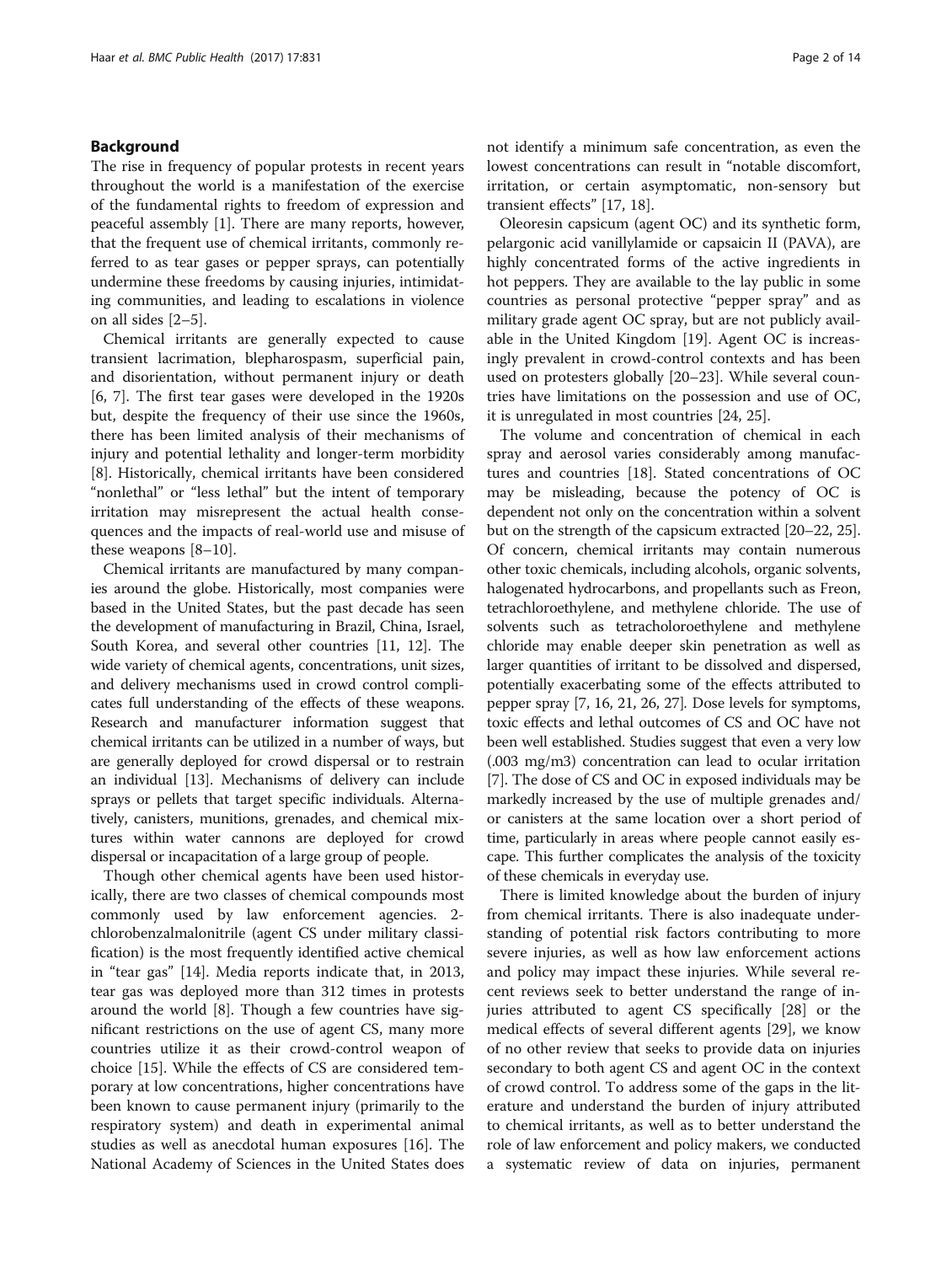disabilities, and deaths secondary to chemical irritants worldwide over the past 25 years. We sought to review the type and severity of injuries of individuals who present for medical care after exposure to chemical irritants, compare the impacts of agents used and study the factors that may have an effect on the rate and severity of injuries.

## Methods

We undertook a systematic review of the literature to determine the burden, severity, and range of injuries from chemical irritants using the Preferred Reporting Items for Systematic Reviews and Meta-analyses (PRISMA) guidelines.

#### Search strategy

We searched PubMed, Toxnet, JSTOR, and Scopus using search terms cross-referenced with the MeSH database with no language restrictions [[30\]](#page-13-0). We expanded our search to include non peer-reviewed publications as well as relevant reports identified by experts in the field. Gray literature searches were also conducted using reference lists of relevant articles and recommendations from experts. We included data from all types of studies, including experimental and observational studies and case series with at least five subjects.

In our search terminology, we tried to capture the diverse terms used for chemical irritants in the literature, including "tear gas," "pepper spray," and agents CS, CN, CR, CX, OC, and PAVA (Table 1). The databases and complete search terms are presented in the appendix.

Table 1 Keywords used for search

| 2-chloracetophenone  | Less lethal weapons |
|----------------------|---------------------|
| blistering agent     | Mace                |
| blistering gas       | noxious gas         |
| capsaicin            | O-chloronitrile     |
| capsicum canister    | $OC$ gas            |
| capsicum spray       | OC spray            |
| chemical agent       | oleoresin capsicum  |
| chemical weapons     | PAVA                |
| CN gas               | pepper spray        |
| CR gas               | Phenacyl chloride   |
| crowd control weapon | poison gas          |
| CS gas               | riot gas            |
| gas rounds           | riot spray          |
| lacrimating agent    | riot toxin          |
| lacrimation agent    | stink spray         |
| lacrimation gas      | tear gas            |
| lacrimator gas       | tear gas canister   |
| less lethal          | toxic gas           |

References were managed using the bibliographic software Zotero (V4.0.28.6).

## Study selection

Articles were included if they documented injuries, deaths, or other medical or psychological health consequences of chemical irritants on human subjects and were published between January 1, 1990 and March 30, 2015. We included studies of cohorts of all ages, genders, and ethnicities. We included data from all contexts of chemical irritant use, including demonstrations and protests, riots, sporting events, prisons, arrests, and accidental exposures, as well as military or police training events. We excluded studies that lacked adequate documentation on injuries, were not accessible for full text review, or were animal and cadaver studies.

Titles and abstracts of the articles were screened for relevance. Full texts of all potentially relevant articles were reviewed against our inclusion criteria.

## Data extraction

Data from all eligible articles were then extracted and compiled in a database (Microsoft Excel for Mac 2011 v14.4.1). All articles were read and coded by two authors (RH and MD). Disagreements were resolved by discussion between the authors. For each study, we identified the chemical agent, deployment mechanism (spray versus aerosol or versus mechanical injuries from the projectile munition), region/country, demographic characteristics, and study setting. We categorized the outcome for subjects as recovered, permanently disabled, or dead, and classified each injury by severity and body system. Injury severity was coded based on the acuity and the resources required to manage that injury. Minor injuries were transient symptoms that may not be present on physical exam or are expected side effects of chemical irritants, such as blepharospasm, lacrimation, mild respiratory distress, sore throat, or nausea. Moderate injuries were those that were unexpected from previous published data on chemical irritants, were evident on physical exam, or lasted longer than expected, but may not require management by a health professional. Injuries such as persistent skin rashes or erythema, first-degree burns, conjunctivitis or eye injuries, oropharyngeal edema, persistent respiratory symptoms, and vomiting were classified as moderate injuries. We classified as severe injuries those that necessitate professional medical care, such as lacerations requiring sutures, second- or third-degree burns, airway obstruction, severe ocular trauma, cardiopulmonary disease, or abdominal injuries requiring medical or surgical management. Injury data was only included if it was documented by a medical professional. Injuries that were reported by patients, without any documentation, were excluded.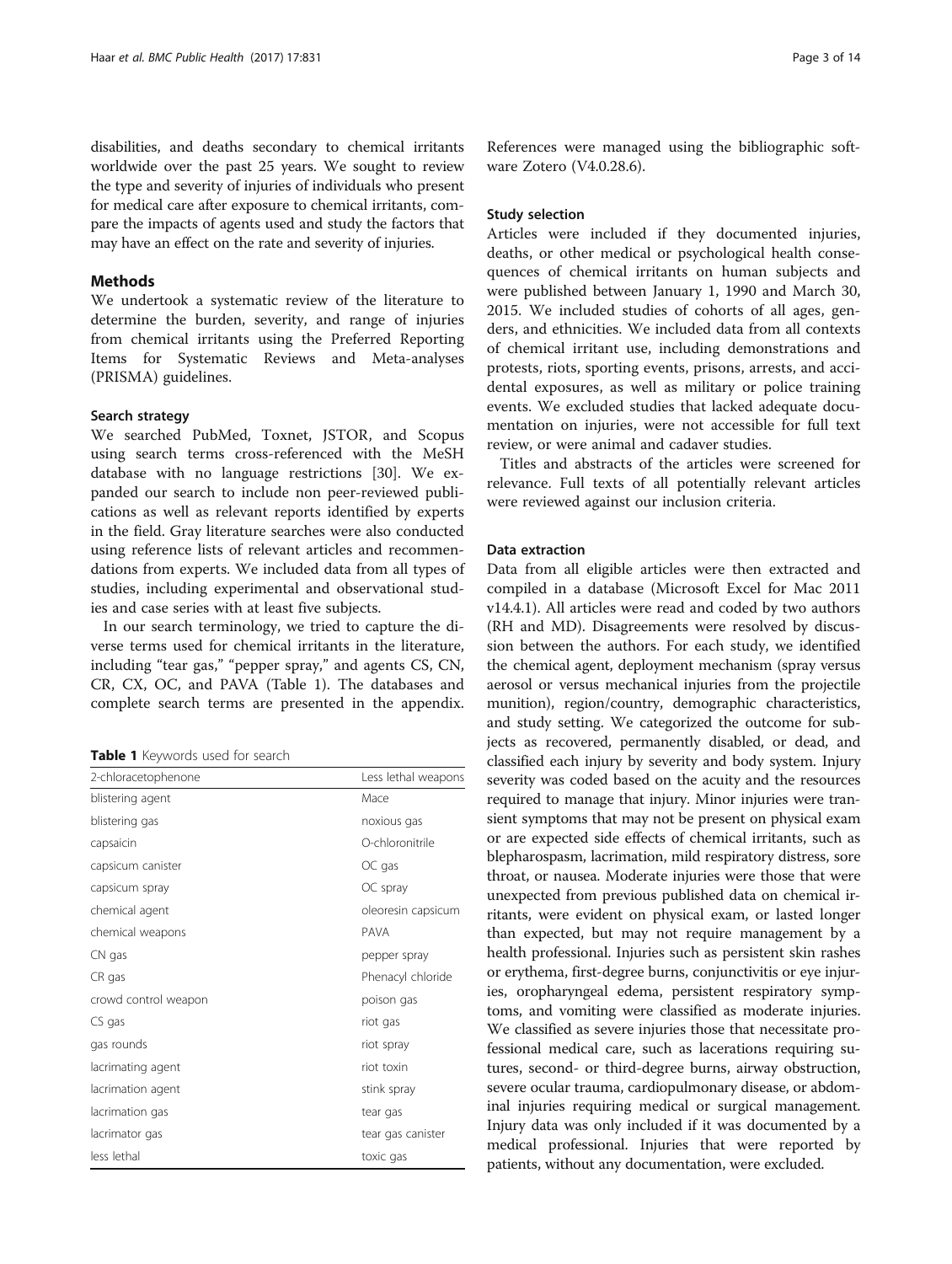## Data analysis

We conducted descriptive analysis of injuries from chemical irritants to categorize the range of injuries and their severity. We also evaluated mediating or moderating environmental or practical factors that may have increased or reduced injuries. We expected significant heterogeneity and quality limitations that would preclude pooled data analysis or a direct comparison of the different chemical irritants.

# Results

Our search yielded 1714 discrete studies, of which 311 required full text review (Fig. 1). Twenty-nine articles met inclusion criteria and were included in our review (Table [2\)](#page-4-0) [\[32](#page-13-0)–[60\]](#page-13-0). Two additional articles and reports were identified by hand-searching the citation lists of included articles and by expert consultations [\[61](#page-13-0), [62](#page-13-0)]. Quality assessment of the articles yielded 21 "high quality studies" that fulfilled 7 or greater of the nine criteria and 10 "moderate quality studies" that fulfilled between

4 and 6 of the criteria. (Table [2](#page-4-0) is categorized by study quality).

## Demographic analysis

Of the total of 31 studies included in the analysis, 16 were retrospective cohort studies, seven were prospective cohort studies, six were case series and two were non-peer reviewed reports from reputable human rights organizations. The number of subjects ranged from two to 3697 (median 31) (one study met the inclusion criteria of five subjects, and although several of the subjects sustained injuries from another weapon, the study was nonetheless included). In studies in which gender was reported, 57% of subjects were male and 43% were female. In studies in which age was reported, the age ranged from 3 months to 94 years, with an mean age of 25.7 years. The injury context included protests (10), arrests (five), military or police training exercises (five), accidental exposures (five), and a detention center riot (one); some of the studies included injuries in more than one context. The eligible studies included data from 11 countries and were published between 1993 and 2015 (Fig. [2](#page-7-0)).

Twenty-six studies included data on injuries caused by Agent CS and 14 included data on injuries caused by Agent OC. Sixteen studies evaluated dry aerosolized forms, such as grenade-type deployment of the chemical agent and 15 included sprays formulated with solvents.

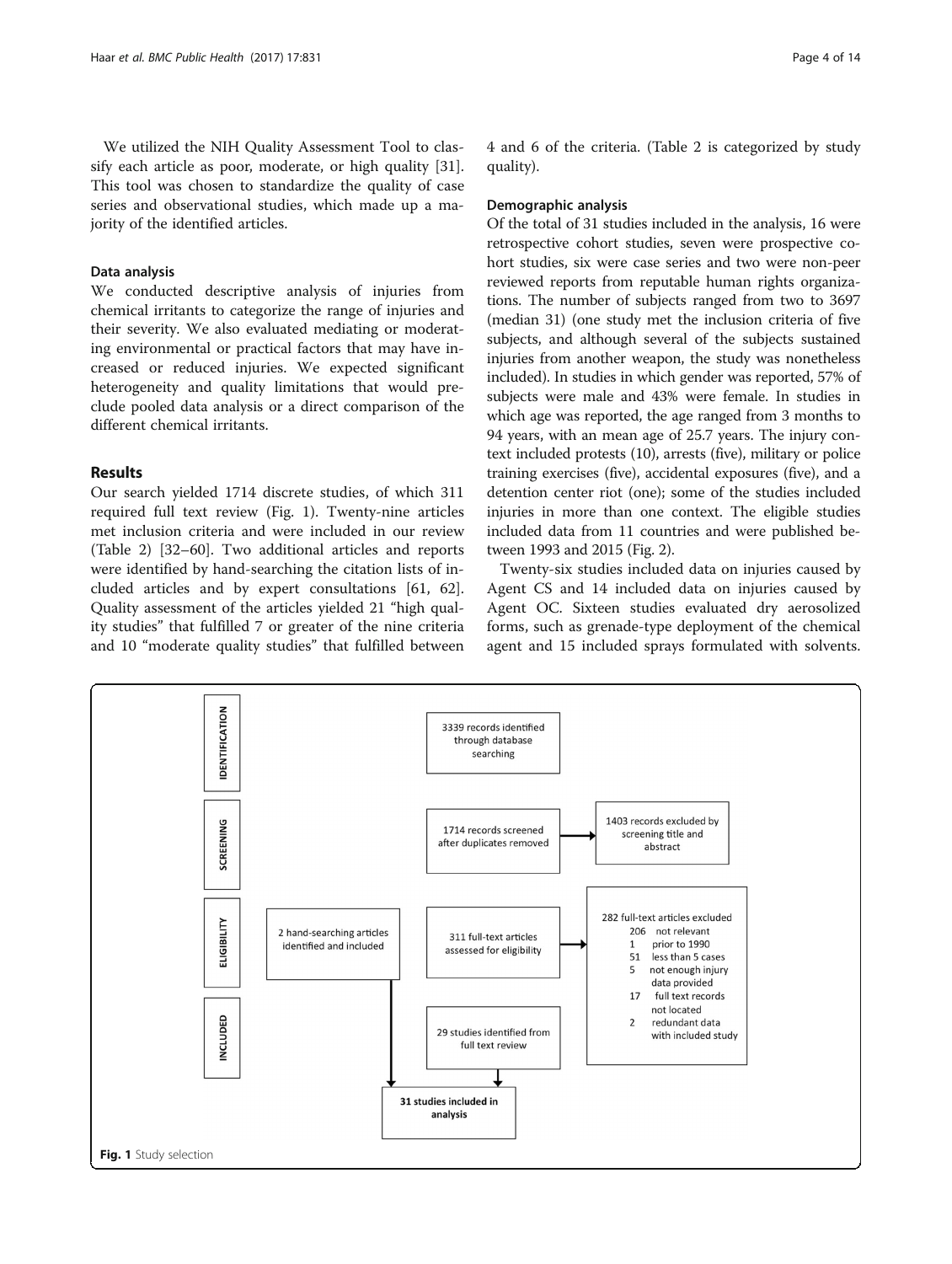<span id="page-4-0"></span>

| Reference                                                                                                                                                                                                                                                                                                                  | Country     | Study Design            | Context Type                                    | Chemical<br>Agent | Deployment<br>Type        | Exposed<br>People | People<br>Injured        | Deaths  | Injuries<br>Perm | injuries<br>$\equiv$ |
|----------------------------------------------------------------------------------------------------------------------------------------------------------------------------------------------------------------------------------------------------------------------------------------------------------------------------|-------------|-------------------------|-------------------------------------------------|-------------------|---------------------------|-------------------|--------------------------|---------|------------------|----------------------|
| High quality studies                                                                                                                                                                                                                                                                                                       |             |                         |                                                 |                   |                           |                   |                          |         |                  |                      |
| suspect verbal resistance. Policing 27, 206-219. doi:10.1108/13639510410536823<br>Adang, O.M.J., Mensink, J., 2004. Pepper spray: An unreasonable response to                                                                                                                                                              | Netherlands | Prospective<br>Cohort   | Arrest/police<br>duty                           | ŏ                 | hand-held<br>yerds        | 465               | 78                       | $\circ$ | $\circ$          | 78                   |
| Anderson, PJ., Lau, G.S., Taylor, W.R., Critchley, J.A., 1996. Acute effects of the<br>potent lacrimator o-chlorobenzylidene malononitrile (CS) tear gas. Hum Exp<br>Toxicol 15, 461-465.                                                                                                                                  | Hong Kong   | Retrospective<br>Cohort | Center/Prison<br>Detention                      | U                 | aerosol                   | 184               | 184                      | $\circ$ | $\circ$          | 391                  |
| Arbak, P., Başer, I., Kumbasar, Ö.O., Ülger, F., Kılıçaslan, Z., Evyapan, F., 2014. Long<br>cases.<br>ScientificWorldJournal 2014, 963,638. doi:10.1155/2014/963638<br>term effects of tear gases on respiratory system: analysis of 93                                                                                    | Turkey      | Retrospective<br>Cohort | Protest                                         | CS and<br>8       | aerosol                   | $\Im$             | 93                       | $\circ$ | 23               | 219                  |
| Breakell, A., Bodiwala, G.G., 1998. CS gas exposure in a crowded night club: the<br>consequences for an accident and emergency department. J Accid Emerg<br>Med 15, 56-57.                                                                                                                                                 | $\leq$      | Case Series             | law enforcement<br>protest crowd<br>use on non- | U                 | aerosol                   | 23                | $\overline{1}$           | $\circ$ | $\circ$          | $\overline{1}$       |
| Brown, L., Takeuchi, D., Challoner, K., 2000. Corneal abrasions associated with<br>pepper spray exposure. Am J Emerg Med 18, 271-272.                                                                                                                                                                                      | USA         | Retrospective<br>Cohort | Arrest/police<br>duty                           | 8                 | hand-held<br>Veids        | 100               | 47                       | $\circ$ | $\circ$          | $\overline{4}$       |
| into the short<br>follow up of patients reported to the National Poisons Information Service<br>term and medium term health impacts of personal incapacitant sprays. A<br>(London). Emerg Med J 21, 548-552. doi:10.1136/emj.2003.012773<br>Euripidou, E., MacLehose, R., Fletcher, A., 2004. An investigation             | $\leq$      | Retrospective<br>Cohort | multiple settings                               | U                 | hand-held<br><b>Spray</b> | 152               |                          | $\circ$ |                  | 319                  |
| Emerg Care 18,<br>injury severity:<br>ten-year case experience of a poison control system. Prehosp F<br>Kearney, T., Hiatt, P., Birdsall, E., Smollin, C., 2014. Pepper spray<br>381-386. doi:10.3109/10903127.2014.891063                                                                                                 | USA         | Retrospective<br>Cohort | multiple settings                               | 8C                | hand-held<br>yerds        | 3671              | 3671                     | $\circ$ | $\circ$          | 5261                 |
| ocular injuries in<br>Khan, S., Maqbool, A., Abdullah, N., Keng, M.Q., 2012. Pattern of ocular injuries<br>stone petters in Kashmir valley. Saudi J Ophthalmol 26, 327–330. doi:10.1016/<br>j.sjopt.2012.04.004                                                                                                            | India       | Retrospective<br>Cohort | Protest                                         | U                 | projectile<br>canister    | $\sim$            | $\sim$                   | $\circ$ | $\sim$           | $\sim$               |
| Koul, P.A., Mir, H., Shah, T.H., Bagdadi, F., Khan, U.H., 2014. Effects of pepper<br>grenade explosions on non-combatant bystanders. J Public Health Policy 35,<br>499-505. doi:10.1057/jphp.2014.15                                                                                                                       | India       | Retrospective<br>Cohort | Protest                                         | 8                 | aerosol                   | 294               | 294                      | $\circ$ | $\circ$          | 1230                 |
| defense sprays: effects and management of exposure. J Am Optom Assoc<br>Personal<br>Lee, R.J., Yolton, R.L., Yolton, D.P., Schnider, C., Janin, M.L., 1996.<br>67, 548-560.                                                                                                                                                | υsΑ         | Prospective<br>Cohort   | training or activity<br>law enforcement         | ŏ                 | hand-held<br>Yerds        | 22                | 22                       | $\circ$ | $\circ$          | 26                   |
| Nathan, R., Wood, H., Rix, K., Wright, E., 2003. Long-term psychiatric morbidity in<br>the aftermath of CS spray trauma. Med Sci Law 43, 98–104.                                                                                                                                                                           | $\leq$      | Retrospective<br>Cohort | law enforcement use<br>on non-protest<br>crowd  | U                 | hand-held<br>yerds        | $\approx$         | 23                       | $\circ$ | $\overline{4}$   | 23                   |
| Parneix-Spake, A., Theisen, A., Roujeau, J.C., Revuz, J., 1993. Severe cutaneous<br>reactions to self-defense sprays. Arch Dermatol 129, 913.                                                                                                                                                                              | France      | Case Series             | Arrest/police duty                              | U                 | hand-held<br>Veids        | $\equiv$          | $\overline{\phantom{0}}$ | $\circ$ | $\sqrt{2}$       | 25                   |
| Effects of incapacitant spray deployed in the restraint and arrest of detainees in<br>the Metropolitan Police Service area, London, UK: a prospective study. Forensic<br>Payne-James, JJ., Smith, G., Rivers, E., O'Rourke, S., Stark, M., Sutcliffe, N., 2014.<br>Sci Med Pathol 10, 62-68. doi:10.1007/s12024-013-9494-7 | $\leq$      | Prospective<br>Cohort   | Arrest/police duty                              | CS and<br>OC      | hand-held<br>yerds        | es                | 93                       | $\circ$ | $\circ$          | 319                  |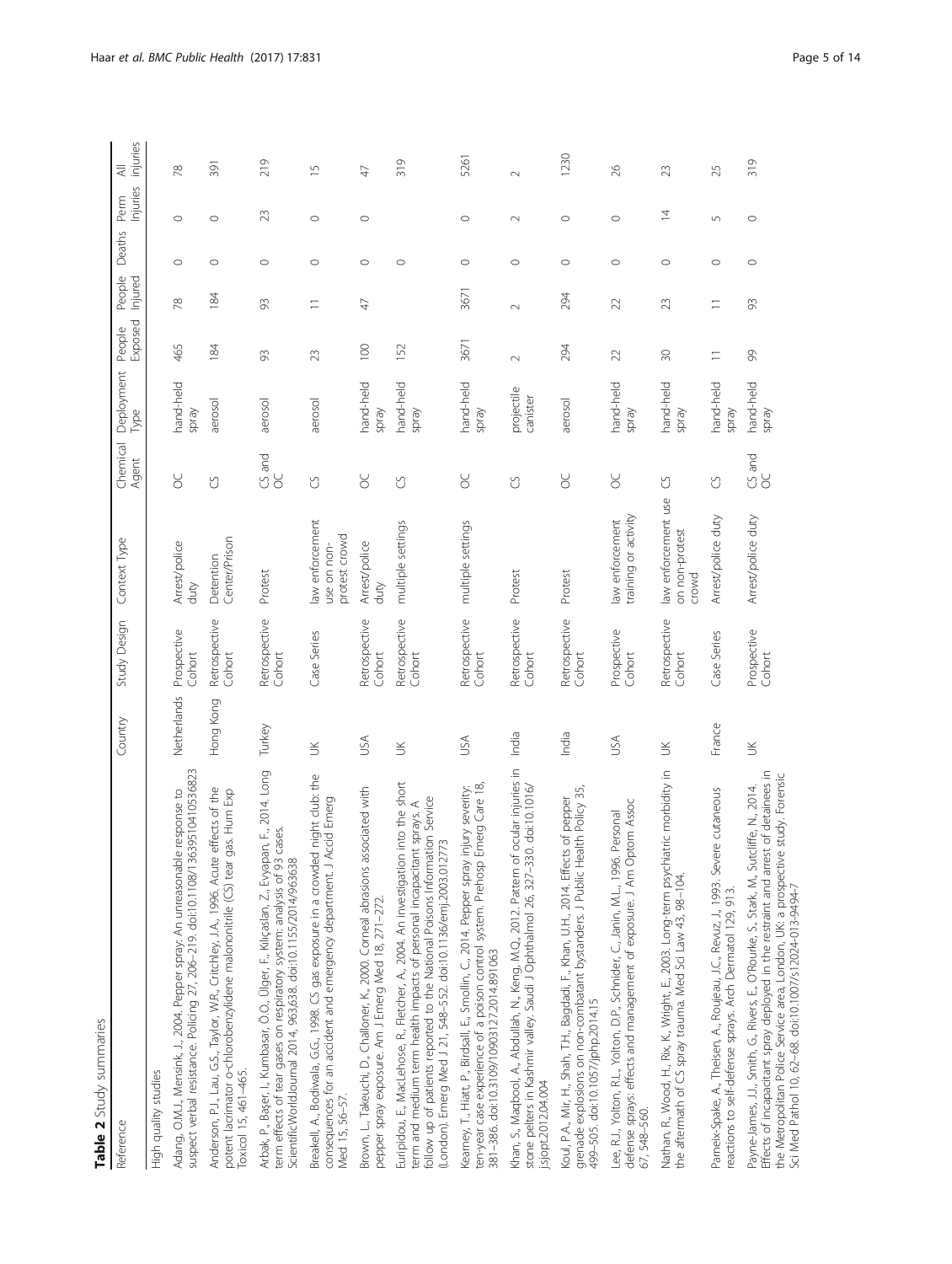| Table 2 Study summaries (Continued)                                                                                                                                                                                                                                             |            |                         |                                                |                   |                        |                          |                          |         |                    |                         |
|---------------------------------------------------------------------------------------------------------------------------------------------------------------------------------------------------------------------------------------------------------------------------------|------------|-------------------------|------------------------------------------------|-------------------|------------------------|--------------------------|--------------------------|---------|--------------------|-------------------------|
| Reference                                                                                                                                                                                                                                                                       | Country    | Study Design            | Context Type                                   | Chemical<br>Agent | Deployment<br>Type     | Exposed<br>People        | People<br>Injured        | Deaths  | Injuries<br>Perm   | injuries<br>₹           |
| 2014. Ocular<br>injuries in the people's uprising of April 2006 in Kathmandu, Nepal. Nepal J<br>Sharma, A.K., Shah, D.N., Shrestha, J.K., Thapa, M., Shrestha, G.S.<br>Ophthalmol 6, 71-79. doi:10.3126/nepjoph.v6i1.10775                                                      | Nepal      | Retrospective<br>Cohort | Protest                                        | U                 | projectile<br>canister | $\sim$                   | $\infty$                 | $\circ$ | $\sim$             | $\sim$                  |
| B., 2002. Acute<br>exposure outcome unmasked by strenuous exercise after a military training<br>pulmonary effects from o-chlorobenzylidenemalonitrile "tear gas": a unique<br>Thomas, R.J., Smith, P.A., Rascona, D.A., Louthan, J.D., Gumpert,<br>event. Mil Med 167, 136-139. | JSΑ        | Retrospective<br>Cohort | training or activity<br>law enforcement        | S                 | aerosol                | 38                       | Ò                        | $\circ$ | $\circ$            | 45                      |
| C., Tervo, T., 2000. Effects of oleoresin capsicum pepper spray on human corneal<br>Vesaluoma, M., Müller, L., Gallar, J., Lambiase, A., Moilanen, J., Hack, T., Belmonte,<br>morphology and sensitivity. Invest. Ophthalmol. Vis. Sci. 41, 2138-2147.                          | Finland    | Prospective<br>Cohort   | training or activity<br>law enforcement        | ŏ                 | hand-held<br>yerds     | $\subseteq$              | $\supseteq$              | $\circ$ | $\circ$            | 5                       |
| Wani, A.A., Zargar, J., Ramzan, A.U., Malik, N.K., Qayoom, A., Kirmani, A.R., Nizami,<br>F.A., Wani, M.A., 2010. Head injury caused by tear gas cartridge in teenage<br>population. Pediatr Neurosurg 46, 25-28. doi:10.1159/000314054                                          | India      | Prospective<br>Cohort   | Protest                                        | S                 | projectile<br>canister | $\sqrt{2}$               | 4                        |         |                    | 4                       |
| Irshad, I., 2011. Vascular injuries caused by tear gas shells: surgical challenge and<br>M.A., Ashraf, H.Z.,<br>Wani, M.L., Ahangar, A.G., Lone, G.N., Singh, S., Dar, A.M., Bhat,<br>outcome. Iran J Med Sci 36, 14-17.                                                        | India      | Prospective<br>Cohort   | Protest                                        | S                 | projectile<br>canister | $\approx$                | $\approx$                | $\circ$ | $\widetilde{\Box}$ | SO,                     |
| Watson, K., Rycroft, R., 2005. Unintended cutaneous reactions to CS spray.<br>Contact Derm. 53, 9–13. doi:10.1111/j.0105-1873.2005.00585.x                                                                                                                                      | $\leq$     | Retrospective<br>Cohort | training or activity<br>law enforcement        | S                 | hand-held<br>yerds     | $\overline{\phantom{0}}$ | $\overline{\phantom{0}}$ | $\circ$ | $\sim$             | $\infty$                |
| Watson, W.A., Stremel, K.R., Westdorp, E.J., 1996. Oleoresin capsicum (Cap-Stun)<br>toxicity from aerosol exposure. Ann Pharmacother 30, 733-735.                                                                                                                               | JSA        | Retrospective<br>Cohort | Arrest/police duty                             | ŏ                 | hand-held<br>yerds     | 94                       | $\rm 80$                 | $\circ$ | $\circ$            | 192                     |
| Zollman, T.M., Bragg, R.M., Harrison, D.A., 2000. Clinical effects of oleoresin<br>capsicum (pepper spray) on the human cornea and conjunctiva.<br>Ophthalmology 107, 2186-2189.                                                                                                | <b>NSU</b> | Prospective<br>Cohort   | training or activity<br>law enforcement        |                   | OC Spray               | 47                       | 47                       | $\circ$ | $\circ$            | 208                     |
| Moderate Quality Studies                                                                                                                                                                                                                                                        |            |                         |                                                |                   |                        |                          |                          |         |                    |                         |
| Physicians for<br>Atkinson, H., Sollom, R., 2012. Weaponizing Tear Gas: Bahrain's.<br>Human Rights, Boston, MA.                                                                                                                                                                 | Bahrain    | NGO Report              | Protest                                        | S                 | aerosol                | $\equiv$                 | $\supseteq$              |         | 3                  | Ò                       |
| Dong, C., de la Garza, A., 2007. Chlorobenzylidenemalonitrile gas exposure from<br>a novelty personal-protection gun. Cal J Emerg Med 8, 57-60.                                                                                                                                 | <b>ASU</b> | Case Series             | Accidental exposure                            | S                 | aerosol                | ${}^{\infty}$            | $\infty$                 | $\circ$ | $\circ$            | $\frac{\infty}{\infty}$ |
| Hankin, S.M., Ramsay, C.N., 2007. Investigation of accidental secondary exposure<br>to CS agent. Clin Toxicol (Phila) 45, 409-411. doi:10.1080/15563650701285438                                                                                                                | $\leq$     | Case Series             | Accidental exposure                            | S                 | aerosol                | 34                       | $\overline{\sim}$        | $\circ$ | $\circ$            | 147                     |
| Karagama, Y.G., Newton, J.R., Newbegin, C.J.R., 2003. Short-term and long-term<br>physical effects of exposure to CS spray. J R Soc Med 96, 172-174.                                                                                                                            | $\leq$     | Retrospective<br>Cohort | law enforcement use<br>on non-protest<br>crowd | U                 | hand-held<br>Spray     | 34                       | 34                       | $\circ$ | $\circ$            | 109                     |
| correct early<br>997.194<br>Kiel, A.W., 1997. Ocular exposure to CS gas: the importance of<br>management. Eye (Lond) 11 (Pt 5), 759–760. doi:10.1038/eye.1                                                                                                                      | $\leq$     | Case Series             | Accidental exposure                            | U                 | aerosol                | $\circ$                  | $\circ$                  | $\circ$ | $\circ$            | $\circ$                 |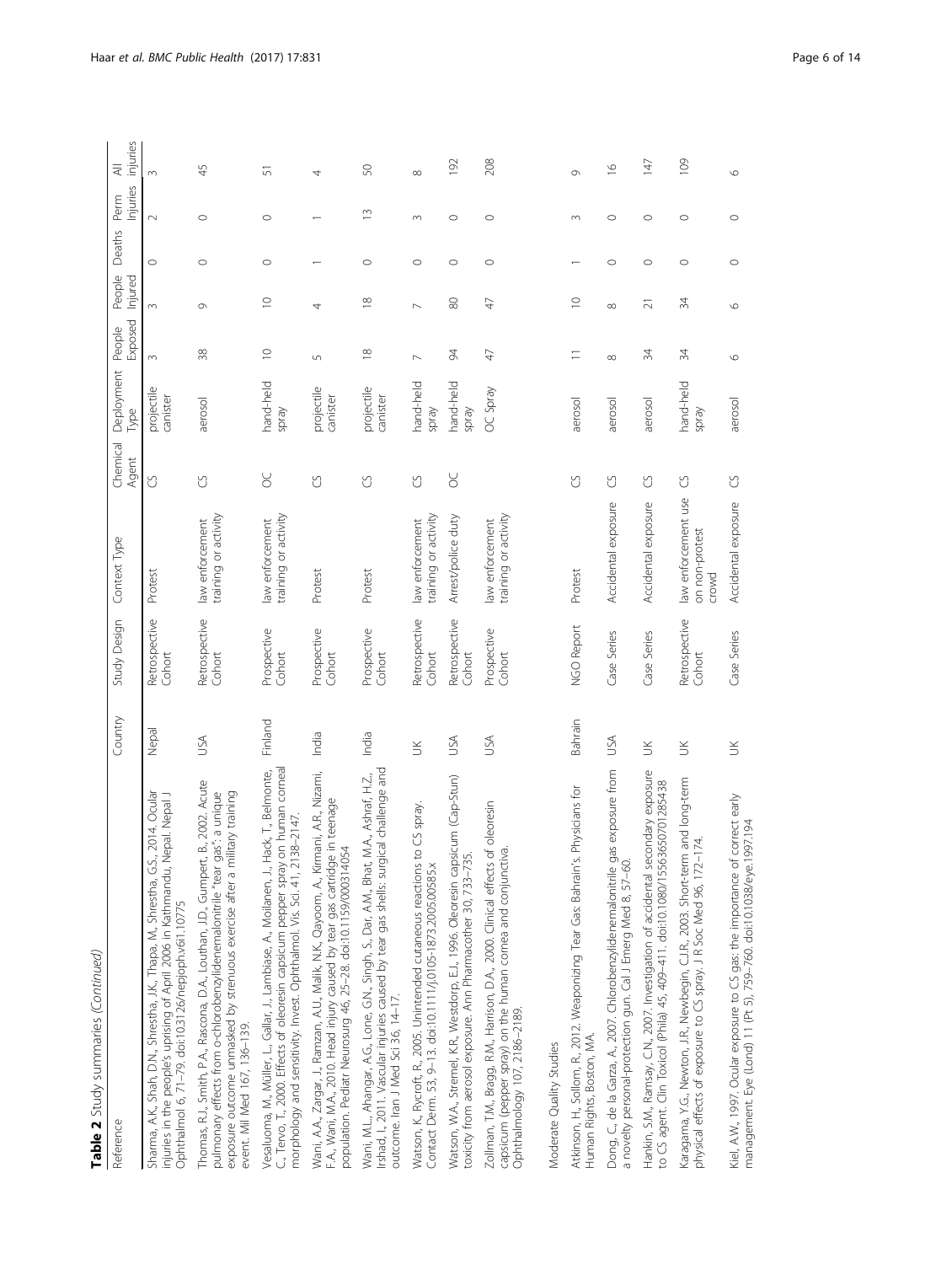| Table 2 Study summaries (Continued)                                                                                                                                                                                                                          |           |                           |                                      |             |                                                       |                 |     |                   |     |
|--------------------------------------------------------------------------------------------------------------------------------------------------------------------------------------------------------------------------------------------------------------|-----------|---------------------------|--------------------------------------|-------------|-------------------------------------------------------|-----------------|-----|-------------------|-----|
| Reference                                                                                                                                                                                                                                                    | Country   | Study Design Context Type |                                      | Agent       | Chemical Deployment People People Deaths Perm<br>Type | Exposed Injured |     | Injuries injuries |     |
| department and management of casualties. Hong Kong Journal of Emergency<br>casualty incident involving pepper spray exposure: Impact on the emergency<br>Oh, J.J., Yong, R., Ponampalam, R., Anantharman, V., Lim, S.H., 2010. Mass<br>Medicine 17, 352-359. | Singapore | Cohort                    | Retrospective Accidental exposure OC |             | hand-held<br>Yeıds                                    | $\frac{13}{2}$  |     |                   | 38  |
| Rasier, R., Kukner, A.S., Sengul, E.A., Yalcin, N.G., Temizsoylu, O., Bahcecioglu, H.O., Turkey<br>2014. The Decrease in Aqueous Tear Production Associated with Pepper Spray.<br>Curr. Eye Res. 1-5. doi:10.3109/02713683.2014.930156                       |           | Retrospective<br>Cohort   | Protest                              | ४           | hand-held<br>Yeıds                                    | 96              | 25  |                   | 25  |
| Solomon, I., Kochba, I., Eizenkraft, E., Maharshak, N., 2003. Report of accidental CS Israel/<br>ingestion among seven patients in central Israel and review of the current<br>literature. Arch. Toxicol. 77, 601-604. doi:10.1007/s00204-003-0479-2         | Palestine | Case Series               | Accidental exposure CS               |             | aerosol                                               |                 |     |                   |     |
| Unuvar, et al. 2013. HRFT                                                                                                                                                                                                                                    | Turkey    | NGO Report                | protest                              | U           | aerosol                                               | 269             | 247 |                   | 266 |
| Unuvar, U., Ozkalipci, O., Irencin, S., Sahin, U., Fincanci, S.K., 2013. Demonstration<br>control agents: evaluation of 64 cases after massive use in Istanbul. Am J<br>Forensic Med Pathol 34, 150-154. doi:10.1097/PAF.0b013e3182887b3c                    | Turkey    | Retrospective<br>Cohort   | Protest                              | CS and<br>8 | aerosol                                               | 84              | 53  |                   | 88  |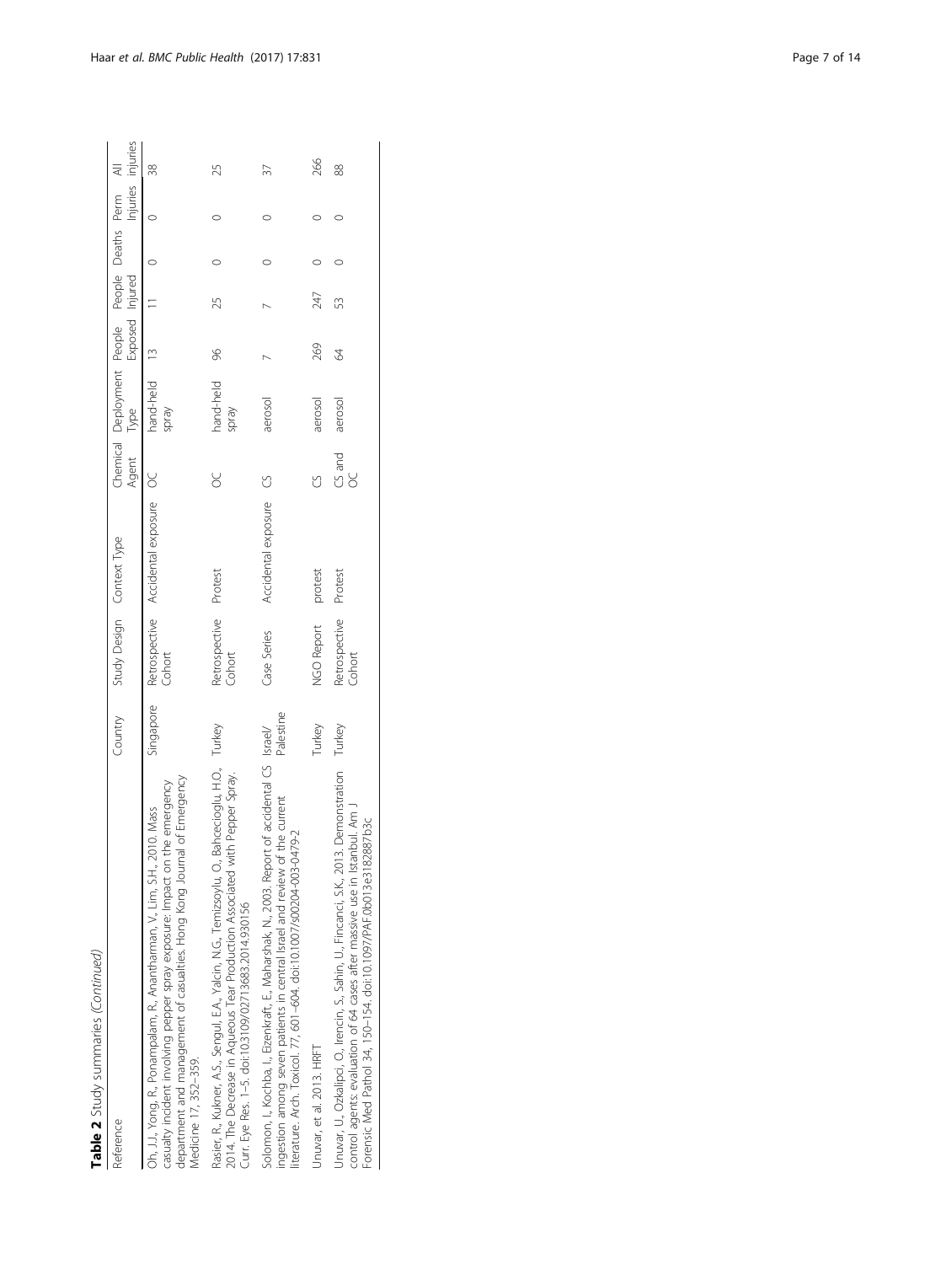<span id="page-7-0"></span>

Seven of the studies recorded injuries that resulted from the projectile munition containing chemical irritant causing direct trauma to subjects.

## Analysis of injuries and deaths

In the included articles, a total of 5910 people were exposed to chemical irritants and sought medical attention, of whom 5131 (87%) suffered injuries or died as a result of the exposure. Of those who suffered injuries, two people died and 67 (1.3%) suffered permanent disability. The majority fully recovered from their injuries (98.7%).

# Deaths

Two deaths were documented in the selected articles. A report from Bahrain documented the case of a man who died of respiratory arrest after agent CS aerosol was fired inside his home. In another case, the chemical irritant projectile munition contributed to one death from traumatic brain injury after protests in Nepal. There were no deaths associated with agent OC.

## Permanent injuries and disabilities

Fifty-eight people experienced permanent disability (Fig. 3). Eighteen of the disabilities were secondary to traumatic injuries from the projectile munitions. These included globe ruptures and blindness (four people), traumatic brain injury resulting in a persistent vegetative state (one person), limb amputations (three people), and functional loss of limbs (10 people). Persistent psychiatric symptoms were documented in 14 people and persistent symptoms of asthma and other respiratory complaints were reported in 23 people. Chronic dermatological conditions such as hypersensitivity reactions

were documented by skin testing in three people. In one study of 297 individuals seeking care and/or evaluation of injuries following the 2013 Gezi Park protests in Turkey, 117 psychiatric evaluations were conducted. Of those, 50 (43%) met diagnostic criteria for acute stress disorder, 27 (23%) met diagnostic criteria for posttraumatic stress disorder (PTSD), and nine (8 %) met diagnostic criteria for major depressive disorder [[62\]](#page-13-0).

# Injuries

There were 9261 documented injuries, with multiple injuries occurring in each individual. In total, 6878 (74.2%) of the injuries were categorized as mild, 1582 (17%) were moderate injuries, and 865 (8.7%) were severe injuries

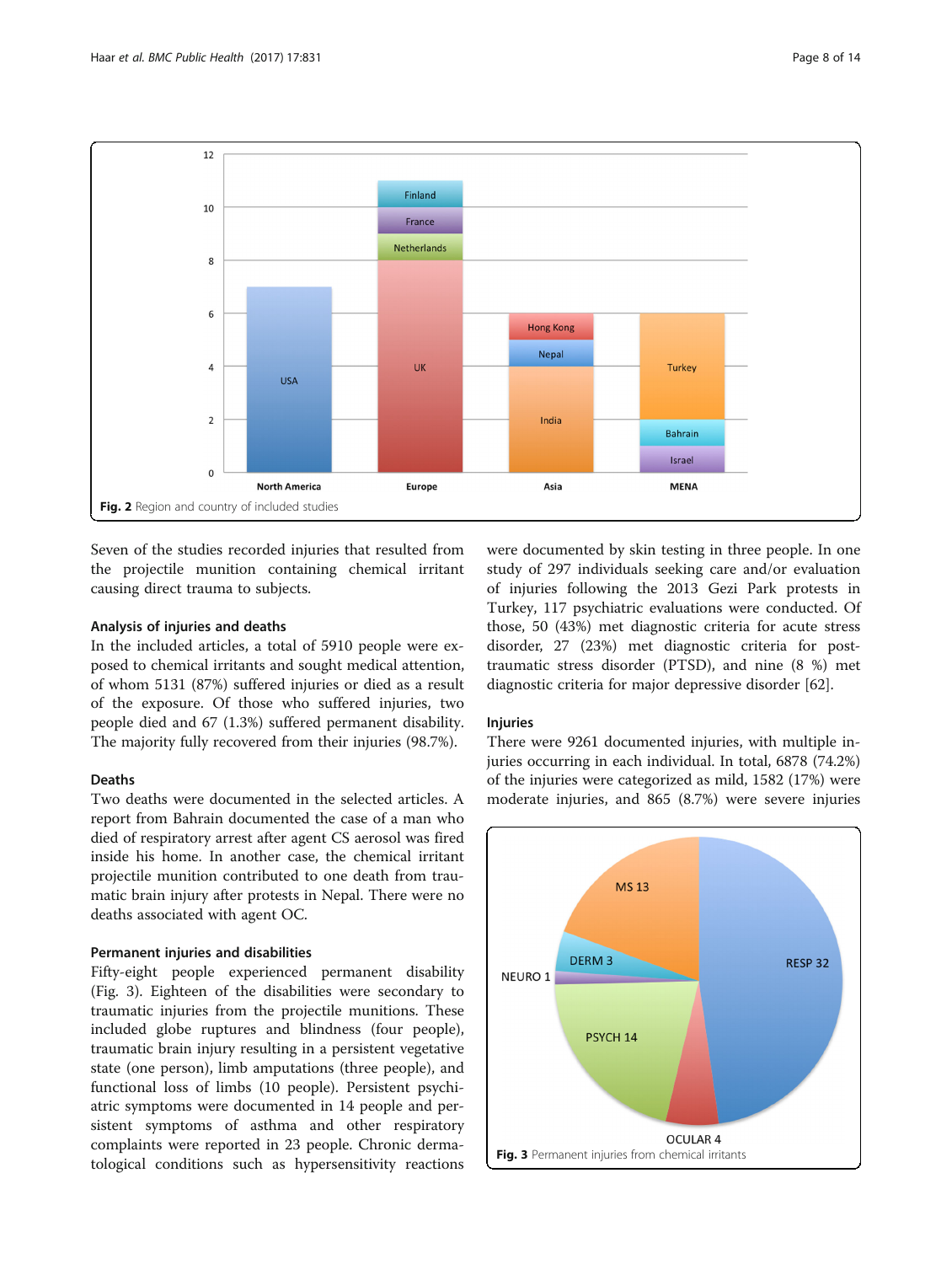(Fig. 4). While many body systems were affected, the majority of injuries were to the skin, eyes, and cardiopulmonary system. Injury severity varied depending on body system affected (Fig. [5\)](#page-9-0). Severity followed a pattern of fewer injuries among the higher severity categories for dermal, ocular, neurological, cardiopulmonary, and intra-abdominal injuries. For instance, while the majority of skin injuries (2539) were mild, 351 of the injuries were moderate and 180 were severe. Similarly, for cardiopulmonary injuries, there were 1220 mild injuries, 328 moderate injuries and 131 severe injuries. On the other hand, there were more severe neurological injuries (12%) than moderate neurologic injuries (1 %). Injuries to the musculoskeletal system, as well as psychological injuries, were all categorized as severe, based on the definition employed.

## Chemical agent

The nature of chemical irritant exposure and injuries is also related to the chemical agent used, mechanism of deployment, environmental conditions, and context of use. Fourteen studies dealt exclusively with agent CS and 10 studies exclusively studied agent OC. Three studies included injury data from both chemical agents or did not differentiate between the two. Four studies reported exclusively on traumatic injuries from the projectile munition, while three other studies reported some injuries from the projectile munition among other injuries from the chemical agents themselves. Among 7156 documented injuries specifically from agent OC, only 6 % were categorized as severe. In contrast, 27.9% of 1148 injuries from agent CS were categorized as severe (Fig. [6](#page-9-0)).



## Other factors that may impact injury severity

To assess for other factors that may impact injury severity, we utilized a qualitative approach by perusing the articles for data that may not fit into categorical variables but would regardless be relevant. Several of these factors were noted in the article text and are highlighted.

#### Deployment mechanism

The included studies documented injuries secondary to both dry aerosolized and soluble spray forms of both chemicals. Proximity to the area where the chemical was released and the force of the propellant affected outcomes [[38](#page-13-0), [40, 47, 53, 60\]](#page-13-0). We identified 5366 mild injuries, 884 moderate injuries, and 483 severe injuries from spray forms of agent CS and OC. Among the injuries from spray forms of chemical irritants, 7.2% were severe. We documented 1512 mild injuries, 676 moderate injuries, and 281 severe injuries from aerosolized forms of agent CS and agent OC. Among injuries from aerosolized forms, 11.6% were severe. Comparative analysis of the deployment mechanisms using pooled data was not conducted, given the concern for confounding factors.

The use of projectile munitions was documented to cause 231 injuries, of which 63 (27%) were severe. There were 73 traumatic injuries to the head and neck, including at least four people who lost vision in an eye due to projectile munition trauma. We documented 45 injuries to the torso (chest, abdomen, back, and genitalia). There were 61 upper extremity injuries and 34 lower extremity injuries (including at least three people requiring amputations and 10 with severe functional loss of a limb due to neurovascular injuries). Eighteen dermal injuries (8 %) included bruises, lacerations, and heat burns.

#### Other factors

Several other factors were documented as exacerbating the potential for injury, but they lacked detailed data for analysis, such as documentation of specific injuries. Utilizing the weapons in confined spaces and in areas where people could not easily escape potentially increased the exposure to the irritant either in quantity or over time [[54](#page-13-0)]. One study in a detention center suggested that the excessive number of injuries may have been caused by the crowded and enclosed setting, which offered no opportunity for people to escape [[33](#page-13-0)]. Use of chemical irritants in areas with high heat or humidity potentially exacerbated skin irritation, and windy conditions risked the contamination of law enforcement officers, bystanders, or nearby residences and businesses [[33](#page-13-0), [43](#page-13-0), [53](#page-13-0)]. One study noted that the use of agent CS for military training on a particularly humid day, followed by strenuous exercise by trainees, may have caused severe respiratory injuries which resulted in several people requiring ICU-level care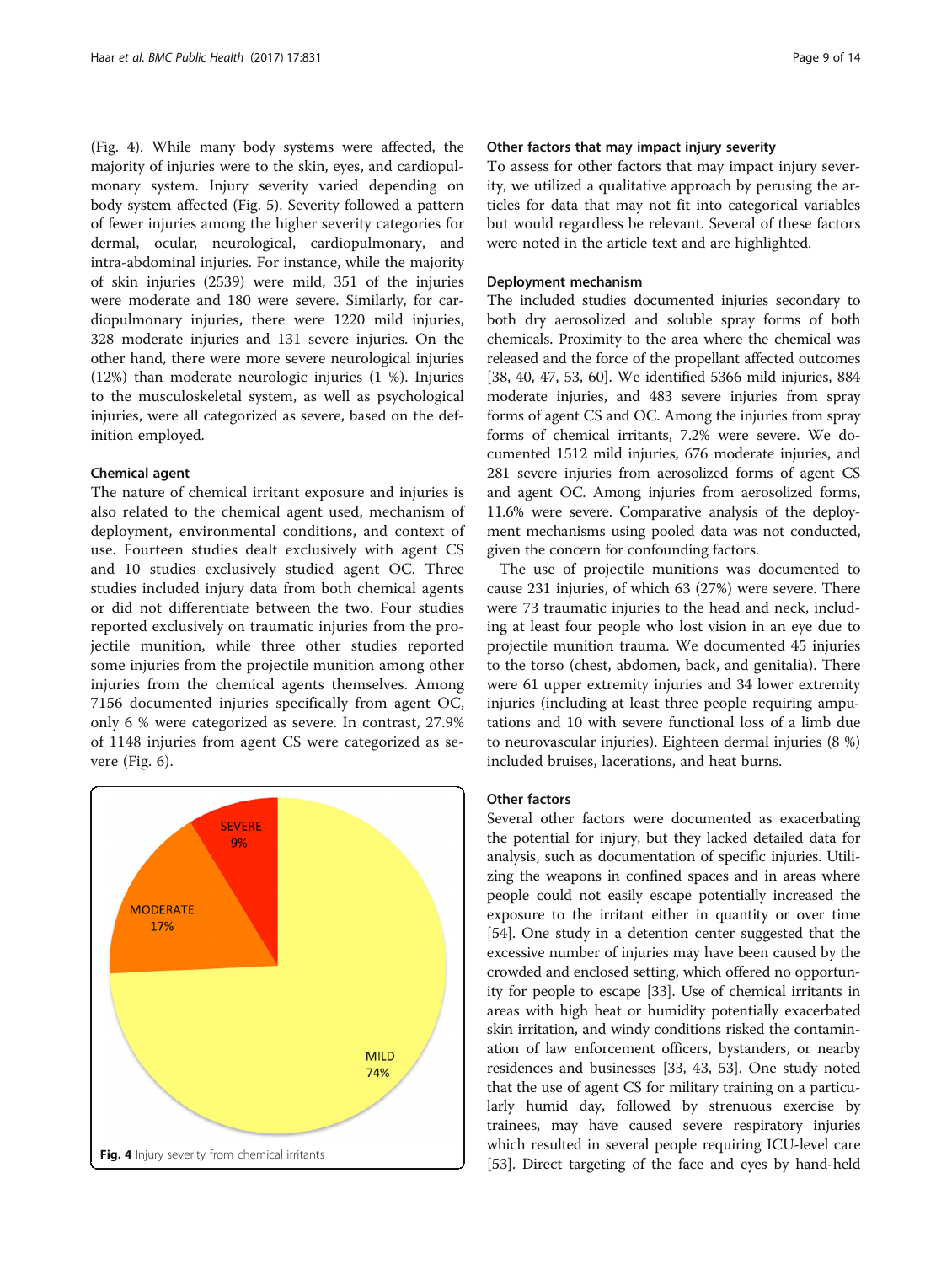<span id="page-9-0"></span>

spray has been noted to cause trauma and toxicity to the cornea and conjunctiva of the eye [[40](#page-13-0), [41, 45](#page-13-0), [50](#page-13-0)].

# Discussion

The findings of our systematic review identified significant morbidity and mortality associated with chemical irritant agents CS and OC. Chemical irritants, like many other crowd-control weapons, are typically justified as a safe tool to disperse potentially dangerous groups or incapacitate threatening individuals as part of the effort to ensure public safety. The prevailing presumption about these chemical agents is that they

cause minimal and transient irritation to the skin and eyes, but are generally safe for use on diverse populations. However, we found that, by design or by inappropriate use, chemical irritants can cause significant injuries as well as permanent disabilities. While deaths were rare, we identified one death directly caused by the blunt trauma from the projectile and another from high dose exposure to the chemical agent in a closed environment. These health consequences may be related to the chemical agents themselves, the total exposure dose, the deployment technique, or the way these weapons are used in different settings.

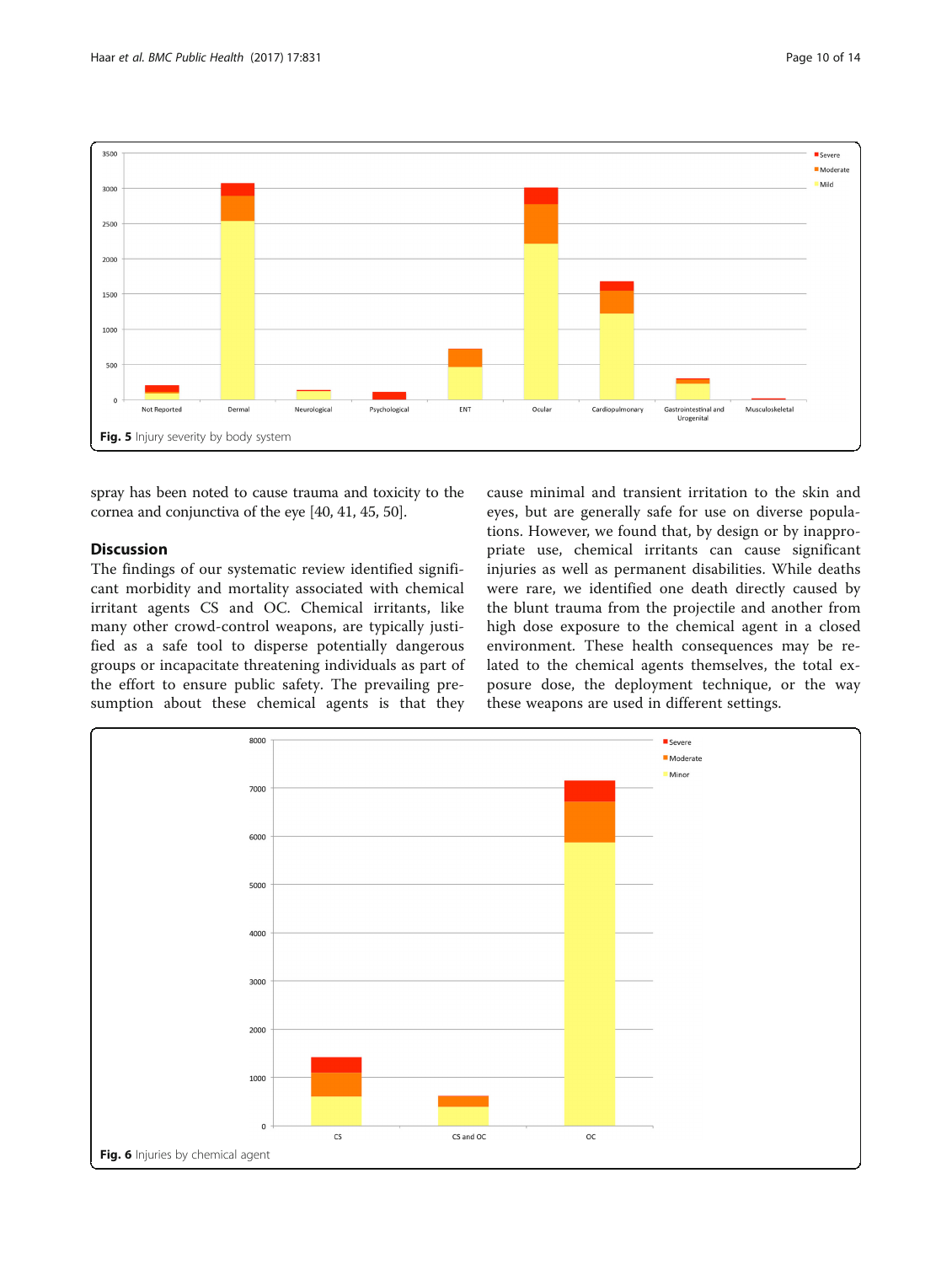Our findings indicate that agent CS and agent OC were used both in protests and during arrest scenarios and training exercises; contact also occurred through accidental exposure. Chemical irritants caused injuries to many different body systems in addition to the expected pain to the skin and eyes. We also documented a range of injury severity for neurological, oropharyngeal, cardiac, pulmonary, and musculoskeletal systems. The psychological impact of the use of crowd-control weapons has not been well studied or documented in the medical literature, but cases described in this review indicate that exposure to CCWs may result in significant psychiatric symptoms and long-term disability.

In addition to documenting injuries, we identified factors that may impact injury severity. Intrinsic characteristics of the chemical agents themselves play a role. Chemical irritants, especially those deployed in aerosolized forms, are inherently indiscriminate and can affect not only the intended targets but also peaceful demonstrators, bystanders, nearby communities and residences, and law enforcement officers themselves. The majority of people injured are young adults, consistent with typical protest demographics [\[63, 64](#page-13-0)]. We found a relatively equal gender distribution of injuries. But many studies also found injuries among children and elderly people that appear to validate concerns about the indiscriminate nature of chemical irritants and their potential impact on bystanders and nonviolent demonstrators [[65\]](#page-13-0). Children are more vulnerable to severe injuries from chemical toxicity [[66](#page-13-0), [67\]](#page-13-0). The elderly and those with chronic diseases are also prone to worse outcomes from chemical irritants [\[68, 69\]](#page-13-0). Because of the indiscriminate nature of chemical irritants, limiting the exposure to individuals or small groups is difficult. Most often a large, diverse, and differentially susceptible group will be exposed, posing the risk of unnecessarily injuring nonviolent, potentially vulnerable people.

Perhaps even more concerning are the effects of these chemical agents in settings where people are chronically exposed to these chemicals, either by repeated use near their homes or businesses, or because of occupational use in which safety has never been studied and cannot reasonably be assumed [[34](#page-13-0), [55, 58\]](#page-13-0). Repeated exposure may be particularly concerning for law enforcement officers, people who attend protests frequently, and health workers who may experience multiple occupational exposures.

The decision to use chemical agents in specific environmental conditions and social contexts may also play a role in injury severity. Clinical effects are likely dosedependent and excessive exposure may exacerbate severity. Studies included in this review show that the use of chemical irritants in enclosed spaces without safe avenues of egress increases exposure to the agent and exacerbates ensuing injuries [\[33](#page-13-0), [35](#page-13-0), [37](#page-13-0), [39, 40, 61\]](#page-13-0). Although our study excluded secondary injuries, we note reports that there were several cases of chemical irritants sparking mass panic and stampedes that contributed to significant morbidity and mortality. These include at least 20 deaths in a sports stadium in Egypt in 2015, [\[70\]](#page-13-0) 15 deaths in the Democratic Republic of the Congo in 2014, [\[71](#page-13-0)] 11 deaths in a stampede in Zimbabwe in 2014, [[72](#page-13-0)] and 43 in South Africa in 2001, [\[73](#page-13-0)] all during protests or in other crowded contexts. Deliberately aiming the munition as a projectile weapon into dense crowds or at individuals can cause severe traumatic injury [[42, 51](#page-13-0), [54](#page-13-0), [57](#page-13-0), [62](#page-13-0)].

In conducting the broader research, we also identified significant public concern over lack of transparency by law enforcement and manufacturers about the agent(s) used during specific events. Manufacturers often do not provide adequate information on concentrations of chemicals or the solvents and non-active ingredients that may contribute to toxicity. In addition to the difficulties this may pose to health workers trying to appropriately manage patient injuries, lack of transparency can break down trust and negatively impact relationships between communities and law enforcement. Though this may be an intended outcome in some repressive regimes, we noted this concern in all uses of toxic chemical agents against primarily unarmed civilian populations.

#### Policy implications and recommendations

The legal protections of the rights to freedom of expression and peaceful assembly, along with general principles on the proportionate use of force by law enforcement, provide some general guidance that the use of chemical irritants, along with other crowd-control weapons, should be limited. Specifically, CCWs should only be used in situations where particular individuals pose an imminent violent threat, or where a protest requires dispersal because of widespread violent acts that pose an imminent threat to public safety [[74, 75\]](#page-13-0). In most situations where we found these weapons being used, neither of these conditions was documented. The use of chemical irritants as crowd-control weapons must be considered in the broader context of human rights, public safety, use of force, and law enforcement practices necessary to maintain order in the context of demonstrations. Open communication with demonstrators and the community, arrests of violent individuals, and safeguards for legal demonstration may obviate much of the demand for these chemicals. Given the frequency of serious injury, disability, and death, the use of chemical irritants should be strictly limited to situations of imminent harm that cannot be policed effectively with safer methods.

The Chemical Weapons Convention (effective since 1997 with 192 state signatories excluding only Egypt,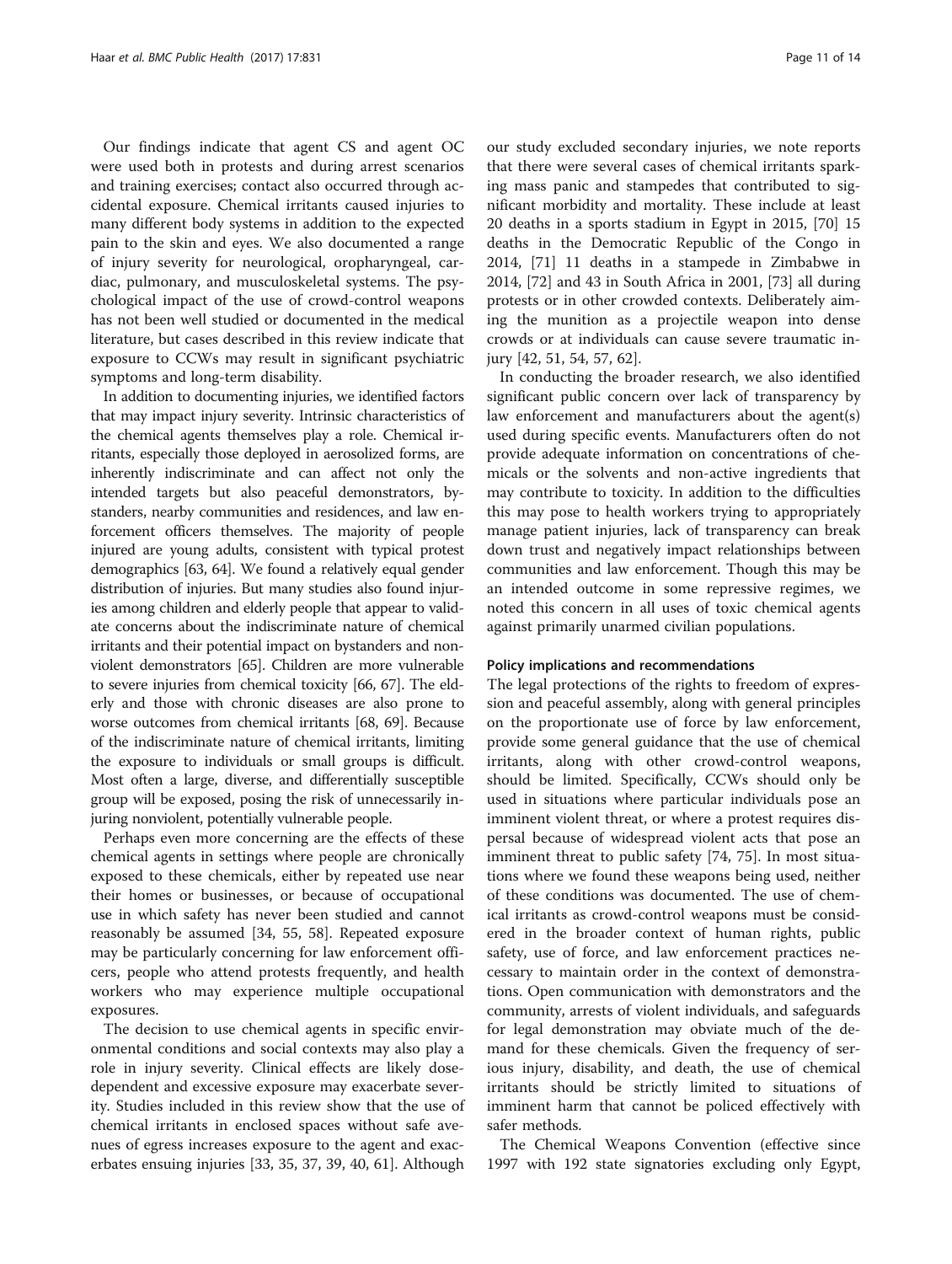Israel, North Korea and South Sudan) prohibits the use of these riot control agents' during warfare. Significant questions exist on the legality of military use of these weapons in civilian protest. We recommend that law enforcement and the military be obligated to maintain transparent and accurate data on use-of-force incidents, particularly those that employ chemical irritants and other crowd-control weapons. Active surveillance of injuries caused by chemical irritants is vital for manufacturers, law enforcement, and the community in order to understand the risks and dangers of these weapons. This data should be available and accessible to the public for independent analysis.

We also note that combinations of OC and CS are becoming more common, both in spray and aerosol forms as well as within projectiles such as the "pepper ball" [[16,](#page-12-0) [76](#page-13-0), [77\]](#page-13-0). Several newer agents are also in development, including agents CS1 and CS2 (which may extend the half-life of CS or facilitate higher dermal penetration) and agent CX, which is reported to be more potent than agent CS [\[16](#page-12-0)]. Each of these potential enhancements to weapons may compound the already large number of injuries. It is important that we address the human costs of current chemical irritants before developing new, more potent ones.

While making law enforcement protocols publicly available may not be possible due to security risks, we recommend that police and military departments make every effort to communicate with health workers and the community in order to minimize potential injuries from chemical irritants and to maintain trust. Training of police officers must include education on human rights principles and the obligation of the police to protect peaceful protestors. Police should also be trained in the dangers of chemical irritants, guidelines on the safe utilization of chemical irritants, the risks of repeated exposures, environmental factors, and the risks of direct trauma from poorly-aimed projectile munitions, as well as other risk factors.

## Limitations

Our systematic review had several limitations. In the absence of systematic reporting requirements on deaths and injuries in crowd-control settings, it is likely that we have largely underestimated the prevalence of deaths and injuries. The limited follow-up in many of the articles also highlighted the lack of data on the chronic health impacts of these weapons, which are likely underreported. We note that in our attempt to ensure valid and reliable injury data, we have not accounted for a large number of injuries and deaths from chemical irritants that have been reported by the news media, by social justice organization reports, and by social media, many of which include photographic or videographic

evidence of injuries. We also excluded reports that lacked injury specifics or clear causation from chemical irritants, but were likely linked to chemical irritant utilization. We also excluded the significant number of case reports in the published literature to avoid biasing our results towards the publication of the most severe injuries. In addition, there is wide variability in how weapons are used and in the specific concentrations of chemical agents; there is also a lack of data on the number of people exposed. Given these concerns, we were not able to calculate population estimates of the impact of chemical irritants or compare any specific agents or numerical study results. However, severe injuries from chemical irritants are not rare or isolated incidents. They have occurred in many nations and under different types of regimes and law enforcement protocols.

This review was also limited by the quality and methodology of the available literature on chemical irritant injuries. There are several potential biases, including the potential over-publication of the most dramatic incidents and independent limitations on individuals' decision to seek medical care. On the other hand, difficulty in gathering and publishing data in repressive regimes may limit the availability of injury data from many instances of chemical irritant utilization. There was also significant heterogeneity in the participants and medical treatments in different regions and clinical settings. There was considerable methodological variability in the study designs and settings. Each setting had variable standards on the use of chemical irritants. However, the overall quality of the studies was comparable to observational and case series-type studies addressing chemical irritants. Given the multiple confounding factors, we could not compare the chemical agents or deployment mechanisms. Included studies did not provide enough data to reliably estimate the risk of injury from any given chemical irritant in an exposed population.

## Conclusion

We found that chemical irritants cause severe injury, permanent disabilities, and in rare cases, death. Despite chemical irritants being recognized as safe weapons to disperse or control crowds, the number and types of injuries documented in this review highlight the serious risks associated with the frequent use of these weapons. Specific risks include the use of chemical irritants in enclosed spaces, excessive quantity of chemicals used, specific environmental factors such as heat and humidity and direct targeting of individuals, both with the projectile canister as well as spray to the face. Protocols to limit indiscriminate use of chemical irritants are urgently needed in order to safeguard human rights and prevent unnecessary morbidity and mortality among protestors and bystanders worldwide.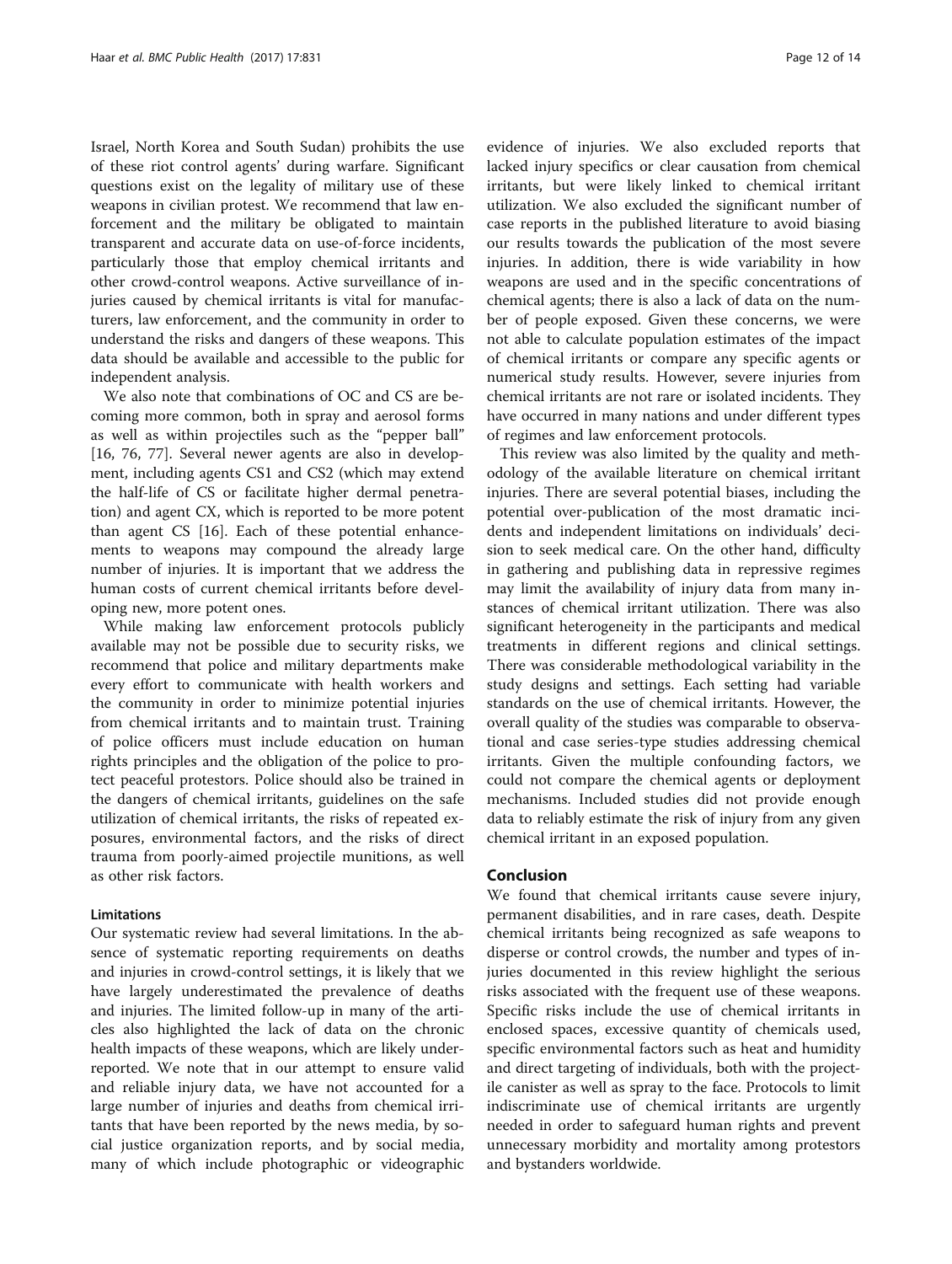#### <span id="page-12-0"></span>Abbreviations

CCW: Crowd control weapon; CN: Chloroacetophenone; CS: 2 chlorobenzalmalonitrile; CX: Phosgene oxime; ICU: Intensive Care Unit; INCLO: International Network of Civil Liberties Organizations; NIH: National Institutes of Health (USA); OC: Oleoresin capsicum; PAVA: Pelargonic acid vanillylamide or capsaicin II; PHR: Physicians for human rights

#### Acknowledgements

We wish to thank Widney Brown for invaluable insight into the practical use of these weapons and developing a human rights framework and George Rutherford and Paul Wesson for advising on the research methodology and analysis.

## Funding

No funding was received for this work. Publication made possible in part by support from the Berkeley Research Impact Initiative (BRII) sponsored by the UC Berkeley Library.

#### Availability of data and materials

The data is included within the manuscript and [https://s3.amazonaws.com/](https://s3.amazonaws.com/PHR_Reports/lethal-in-disguise.pdf) [PHR\\_Reports/lethal-in-disguise.pdf.](https://s3.amazonaws.com/PHR_Reports/lethal-in-disguise.pdf)

#### Authors' contributions

VI and RH conceived of the research. RH, NR, MD, and SW developed the study design and methodology. RH and MD searched the scientific literature and conducted the analysis. RH wrote the initial manuscript. All authors contributed to revisions and approved the final manuscript.

#### Ethics approval and consent to participate

An ethics statement was not required for this work.

#### Consent to publication

Not applicable.

#### Competing interests

The authors declare that they have no competing interests.

## Publisher's Note

Springer Nature remains neutral with regard to jurisdictional claims in published maps and institutional affiliations.

#### Author details

<sup>1</sup>University of California, 3136 College Avenue, Berkeley, CA 94705, USA. <sup>2</sup> Physicians for Human Rights, 256 W 38th Street, 9th Floor, New York, NY 10018, USA. <sup>3</sup> Emory University School of Medicine, 100 Woodruff Circle, Atlanta, GA 30322, USA. <sup>4</sup>Division of HIV, ID and Global Medicine, Department of Medicine, University of California, 533 Parnassus, Box 1031, San Francisco, CA 94143, USA.

# Received: 20 June 2016 Accepted: 3 October 2017<br>Published online: 19 October 2017

#### References

- Ortiz I, Burke S, Berrada M, Cortes H. World Protests 2006-2013 [Internet]. New York, NY: Initiative for Policy Dialogue and Friedrich-Ebert-Stiftung; 2013 Sep p. 91. Available: [http://policydialogue.org/files/publications/](http://policydialogue.org/files/publications/papers/World_Protests_2006-2013-Complete_and_Final_4282014.pdf) [papers/World\\_Protests\\_2006-2013-Complete\\_and\\_Final\\_4282014.pdf](http://policydialogue.org/files/publications/papers/World_Protests_2006-2013-Complete_and_Final_4282014.pdf).
- 2. Payne-James JJ, Rivers E, Green P, Johnston A. Trends in less-lethal use of force techniques by police services within England and Wales: 2007–2011. Forensic Sci Med Pathol. 2013;10:50–5. doi:[10.1007/s12024-013-9492-9](http://dx.doi.org/10.1007/s12024-013-9492-9).
- 3. Alpert GP, Dunham RG. Understanding police use of force: Officers, suspects, and reciprocity [Internet]. Cambridge University Press; 2004. Available: [http://assets.cambridge.org/97805218/37736/frontmatter/](http://assets.cambridge.org/97805218/37736/frontmatter/9780521837736_frontmatter.pdf) [9780521837736\\_frontmatter.pdf.](http://assets.cambridge.org/97805218/37736/frontmatter/9780521837736_frontmatter.pdf)
- 4. Bylander J. Civil unrest, police use of force, and the Public's health. Health Aff (Millwood). 2015;34:1264–8. doi[:10.1377/hlthaff.2015.0717](http://dx.doi.org/10.1377/hlthaff.2015.0717).
- 5. Amnesty International. Trigger Happy: Israel's Excessive Use of Force in the West Bank [Internet]. London, UK: Amnesty International; 2014 Feb. Available: [https://www.amnesty.org/en/documents/MDE15/002/2014/en/.](https://www.amnesty.org/en/documents/MDE15/002/2014/en/)
- 6. Stark MM. CS spray. J Accid Emerg Med. 1998;15:288.
- 7. Gupta RC. Handbook of Toxicology of Chemical Warfare Agents. Academic Press; 2015.
- 8. Feigenbaum A. 100 Years of Tear Gas. In: The Atlantic [Internet]. 16 Aug. 2014 [cited 4 Feb 2015]. Available: [https://www.theatlantic.com/](https://www.theatlantic.com/international/archive/2014/08/100-years-of-tear-gas/378632/) [international/archive/2014/08/100-years-of-tear-gas/378632/](https://www.theatlantic.com/international/archive/2014/08/100-years-of-tear-gas/378632/).
- 9. Coupland RM. "Non-lethal" weapons: precipitating a new arms race: medicine must guard against its knowledge being used for weapon development. BMJ. 1997;315:72. doi:[10.2307/25175113.](http://dx.doi.org/10.2307/25175113)
- 10. Coupland RM. Abhorrent weapons and "superfluous injury or unnecessary suffering": from field surgery to law. BMJ. 1997;315:1450–2. doi:[10.2307/25176382](http://dx.doi.org/10.2307/25176382).
- 11. Cassano J. The Not-So-Tangled Web of Tear Gas Manufacturers [Internet]. Washington (DC): Arab Studies Institute; 2014 Jan. Available: [http://www.](http://www.jadaliyya.com/pages/index/15880/the-not-so-tangled-web-of-tear-gas-manufacturers) [jadaliyya.com/pages/index/15880/the-not-so-tangled-web-of-tear-gas](http://www.jadaliyya.com/pages/index/15880/the-not-so-tangled-web-of-tear-gas-manufacturers)[manufacturers](http://www.jadaliyya.com/pages/index/15880/the-not-so-tangled-web-of-tear-gas-manufacturers).
- 12. Global Non-Lethal Weapons Market Report 2013–2018 [Internet]. [cited 15 Dec 2015]. Available: [http://www.marketreportshub.com/non-lethal](http://www.marketreportshub.com/non-lethal-weapons-industry-research-2018-marketsandmarkets.html)[weapons-industry-research-2018-marketsandmarkets.html](http://www.marketreportshub.com/non-lethal-weapons-industry-research-2018-marketsandmarkets.html).
- 13. Ballantyne B. Riot Control Agents in Military Operations, Civil Disturbance Control and Potential Terrorist Activities, with Particular Reference to Peripheral Chemosensory Irritants. Chemical Warfare Agents: Toxicology and Treatment, Second Edition. John Wiley & Sons, Ltd; 2007. pp. 543–612. Available: [http://onlinelibrary.wiley.com/doi/10.1002/9780470060032.ch26/](http://onlinelibrary.wiley.com/doi/10.1002/9780470060032.ch26/summary) [summary.](http://onlinelibrary.wiley.com/doi/10.1002/9780470060032.ch26/summary)
- 14. Fraunfelder FT. Is CS gas dangerous? BMJ. 2000;320:458–9.
- 15. Crown Prosecution Service. Section 5 Firearms Act: Sentencing Manual: Legal Guidance: The Crown Prosecution Service [Internet]. Jan 2012 [cited 24 Apr 2015]. Available: [http://www.cps.gov.uk/legal/d\\_to\\_g/firearms/.](http://www.cps.gov.uk/legal/d_to_g/firearms/)
- 16. Olajos EJ, Salem H. Riot control agents: pharmacology, toxicology, biochemistry and chemistry. J Appl Toxicol JAT. 2001;21:355–91.
- 17. Ballantyne B, Callaway S. Inhalation toxicology and pathology of animals exposed to o-chlorobenzylidene malononitrile (CS). Med Sci Law. 1972;12:43–65.
- 18. Tear Gas (CS) [Internet]. Committee on Acute Exposure Guideline Levels, Committee on Toxicology, Board on Environmental Studies and Toxicology, Division on Earth and Life Studies, National Research Council; 2014. Available: [https://www.epa.gov/sites/production/files/2014-11/documents/](https://www.epa.gov/sites/production/files/2014-11/documents/phosphorus_oxychloride_final_volume10_2011.pdf) [phosphorus\\_oxychloride\\_final\\_volume10\\_2011.pdf](https://www.epa.gov/sites/production/files/2014-11/documents/phosphorus_oxychloride_final_volume10_2011.pdf).
- 19. Mace. Mace. In: Learn: Pepper Spray Defense [Internet]. 29 Apr 2015 [cited 29 Apr 2015]. Available:<http://www.mace.com/gotmace>.
- 20. Blum D. About Pepper Spray | Guest Blog, Scientific American Blog Network [Internet]. [cited 14 Apr 2015]. Available: [https://blogs.scientificamerican.](https://blogs.scientificamerican.com/guest-blog/about-pepper-spray/) [com/guest-blog/about-pepper-spray/.](https://blogs.scientificamerican.com/guest-blog/about-pepper-spray/)
- 21. Lee B. 5 Things you Need to Know About Pepper Spray. In: Need to know [Internet]. 1 Dec 2011 [cited 9 Feb 2015]. Available: [http://www.pbs.org/](http://www.pbs.org/wnet/need-to-know/five-things/pepper-spray/12472/) [wnet/need-to-know/five-things/pepper-spray/12472/.](http://www.pbs.org/wnet/need-to-know/five-things/pepper-spray/12472/)
- 22. Wilson L. The Use and Abuse of Pepper Spray [Internet]. New York, NY, USA: National Lawyers Guild Civil Liberties Committee; 1997 Apr p. 9. Report No.: Vol 5, No. 8. Available: [https://www.nlg-npap.org/reports/use-and-abuse](https://www.nlg-npap.org/reports/use-and-abuse-pepper-spray)[pepper-spray](https://www.nlg-npap.org/reports/use-and-abuse-pepper-spray).
- 23. A Short and Sordid History of Pepper Spray [Internet]. [cited 9 Feb 2015]. Available: [http://www.nopepperspray.org/sordid.htm.](http://www.nopepperspray.org/sordid.htm)
- 24. Medical News Today. What is pepper spray? Is pepper spray dangerous? In: Medical News Today [Internet]. 25 Nov 2011 [cited 29 Apr 2015]. Available: [https://www.medicalnewstoday.com/articles/238262.php.](https://www.medicalnewstoday.com/articles/238262.php)
- 25. Sabre. Pepper Spray Formulations: Heat, Strength and the Law. In: Formulations: Heat, Strength and the Law [Internet]. 29 Apr 2015 [cited 29 Apr 2015]. Available: [https://www.sabrered.com/law-enforcement](https://www.sabrered.com/law-enforcement-formulations-heat-strength-and-law)[formulations-heat-strength-and-law.](https://www.sabrered.com/law-enforcement-formulations-heat-strength-and-law)
- 26. Reilly CA, Crouc DJ, Yost GS, Fatah AA. Determination of capsaicin, dihydrocapsaicin, and nonivamide in self-defense weapons by liquid chromatography-mass spectrometry and liquid chromatography-tandem mass spectrometry. J Chromatogr A. 2001;912:259–67.
- 27. UDAP Industries. The World's Hottest Pepper Spray is made by UDAP Pepper Power. In: Personal Defense Pepper Sprays [Internet]. [cited 29 Apr 2015]. Available: [http://www.udap.com/mm5/category/worlds-hottest](http://www.udap.com/mm5/category/worlds-hottest-pepper-sprays)[pepper-sprays.](http://www.udap.com/mm5/category/worlds-hottest-pepper-sprays)
- 28. Dimitroglou Y, Rachiotis G, Hadjichristodoulou C. Exposure to the riot control agent CS and potential health effects: a systematic review of the evidence. Int J Environ Res Public Health. 2015;12:1397–411. doi[:10.3390/ijerph120201397](http://dx.doi.org/10.3390/ijerph120201397).
- 29. Schep LJ, Slaughter RJ, DI MB. Riot control agents: the tear gases CN, CS and OCa medical review. J R Army Med Corps. 2013; doi:[10.1136/jramc-2013-000165.](http://dx.doi.org/10.1136/jramc-2013-000165)